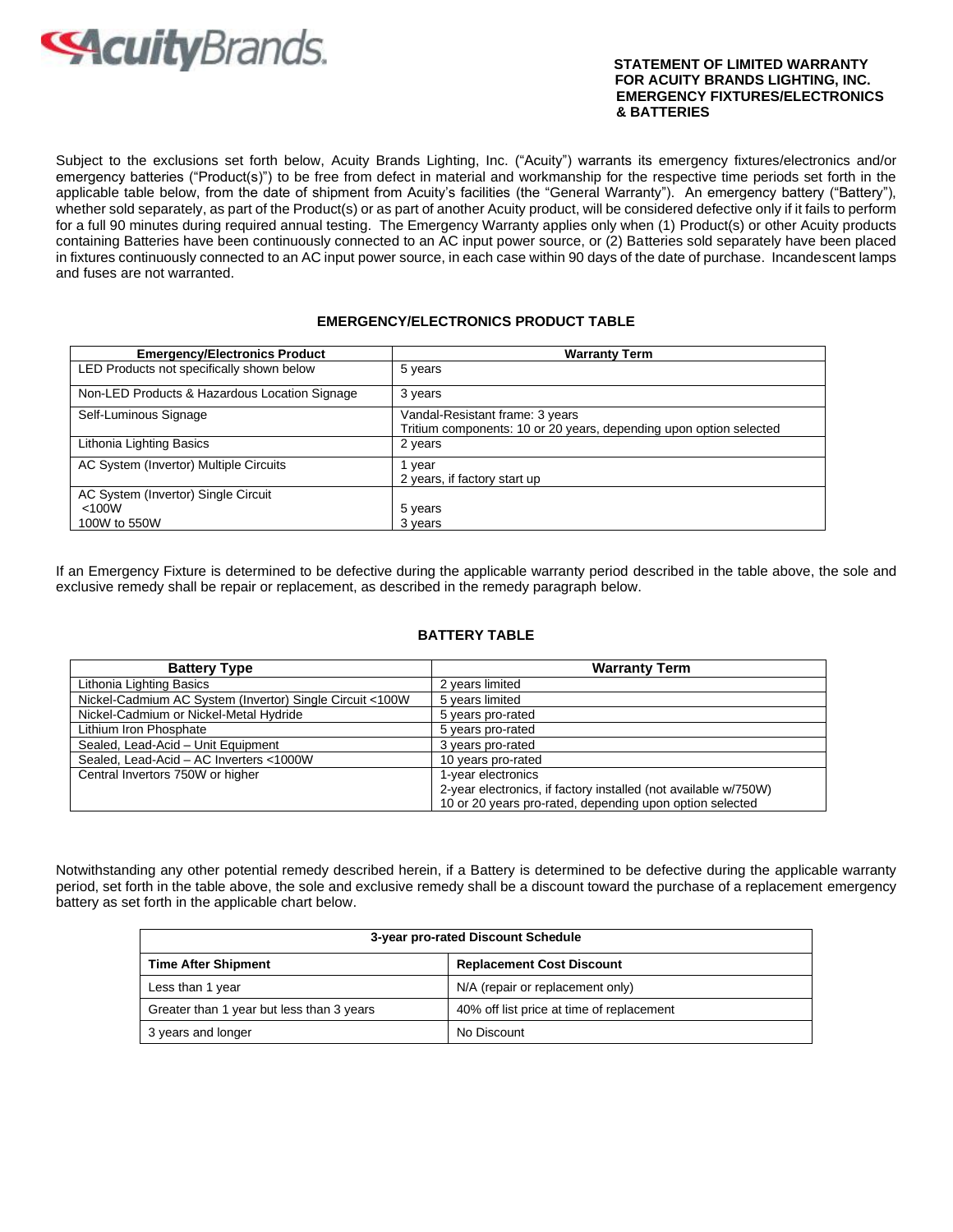

| 5-year pro-rated Discount Schedule         |                                           |  |
|--------------------------------------------|-------------------------------------------|--|
| <b>Time After Shipment</b>                 | <b>Replacement Cost Discount</b>          |  |
| Less than 3 years                          | N/A (repair or replacement only)          |  |
| Greater than 3 years but less than 4 years | 40% off list price at time of replacement |  |
| Greater than 4 years but less than 5 years | 20% off list price at time of replacement |  |
| 5 years and longer                         | No Discount                               |  |

| Sealed, Lead-Acid – AC Inverters <1000W 10-year pro-rated Discount Schedule |                                           |  |
|-----------------------------------------------------------------------------|-------------------------------------------|--|
| <b>Time After Shipment</b>                                                  | <b>Replacement Cost Discount</b>          |  |
| Less than 3 year                                                            | N/A (repair or replacement only)          |  |
| Greater than 3 years but less than 6 years                                  | 67% off list price at time of replacement |  |
| Greater than 6 years but less than 10 years                                 | 33% off list price at time of replacement |  |
| 10 years and longer                                                         | No discount                               |  |

| Central Invertors 1000W or higher 10-year pro-rated Discount Schedule |                                                                                                                                                                                               |  |
|-----------------------------------------------------------------------|-----------------------------------------------------------------------------------------------------------------------------------------------------------------------------------------------|--|
| <b>Time After Shipment</b>                                            | <b>Replacement Cost Discount</b>                                                                                                                                                              |  |
| Less than 1 year                                                      | N/A (repair or replacement only)                                                                                                                                                              |  |
| Greater than 1 year but less than 10 years                            | Decremented 10% per year.<br>Replacement cost beginning at a 90% discount from the list<br>price in effect at the time of replacement and decreasing 10%<br>per year during this time period. |  |
| 10 years or longer                                                    | No discount                                                                                                                                                                                   |  |

| Central Invertors 1000W or higher 20-year pro-rated Discount Schedule |                                                                                                                                                                                              |  |
|-----------------------------------------------------------------------|----------------------------------------------------------------------------------------------------------------------------------------------------------------------------------------------|--|
| <b>Time After Shipment</b>                                            | <b>Replacement Cost Discount</b>                                                                                                                                                             |  |
| Less than 1 year                                                      | N/A (repair or replacement only)                                                                                                                                                             |  |
| Greater than 1 year but less than 10 years                            | Decremented 5% per year.<br>Replacement cost beginning at a 90% discount from the list<br>price in effect at the time of replacement and decreasing 10%<br>per year during this time period. |  |
| 20 years or longer                                                    | No discount                                                                                                                                                                                  |  |

Proof of Operation/Testing: Adequate records as referenced below include, but are not limited to, National Fire Protection Association (NFPA) 101–required periodic testing documentation.

This Limited Warranty only covers Product function and does not cover existing building systems and/or network performance of any Product(s) or re-programming or field adjustments of any Product(s) done by anyone that has not been authorized or certified in writing by Acuity. Product(s) that are identified by Acuity as requiring on-site commissioning will only be covered by this Limited Warranty if commissioned by Acuity authorized personnel. Warranty coverage shall not apply to any equipment or integration services of another manufacturer used in conjunction with Acuity Product(s) or where Acuity-authorized cables are not used.

Except as otherwise set forth herein, Acuity does not warrant, lamps, poles, emergency batteries/invertors, replaceable consumables (such as batteries), computer hardware, software (other than Product Firmware), mobile computing devices, mobile apps, third party gear, components specified by others, commissioning systems or services, installation services, remote programming, or other professional services. Acuity does not warranty the security of any Product(s). Applicable third-party manufacturers or third-party service providers shall be solely responsible for the costs related to any claims associated with any such third-party devices or third-party services.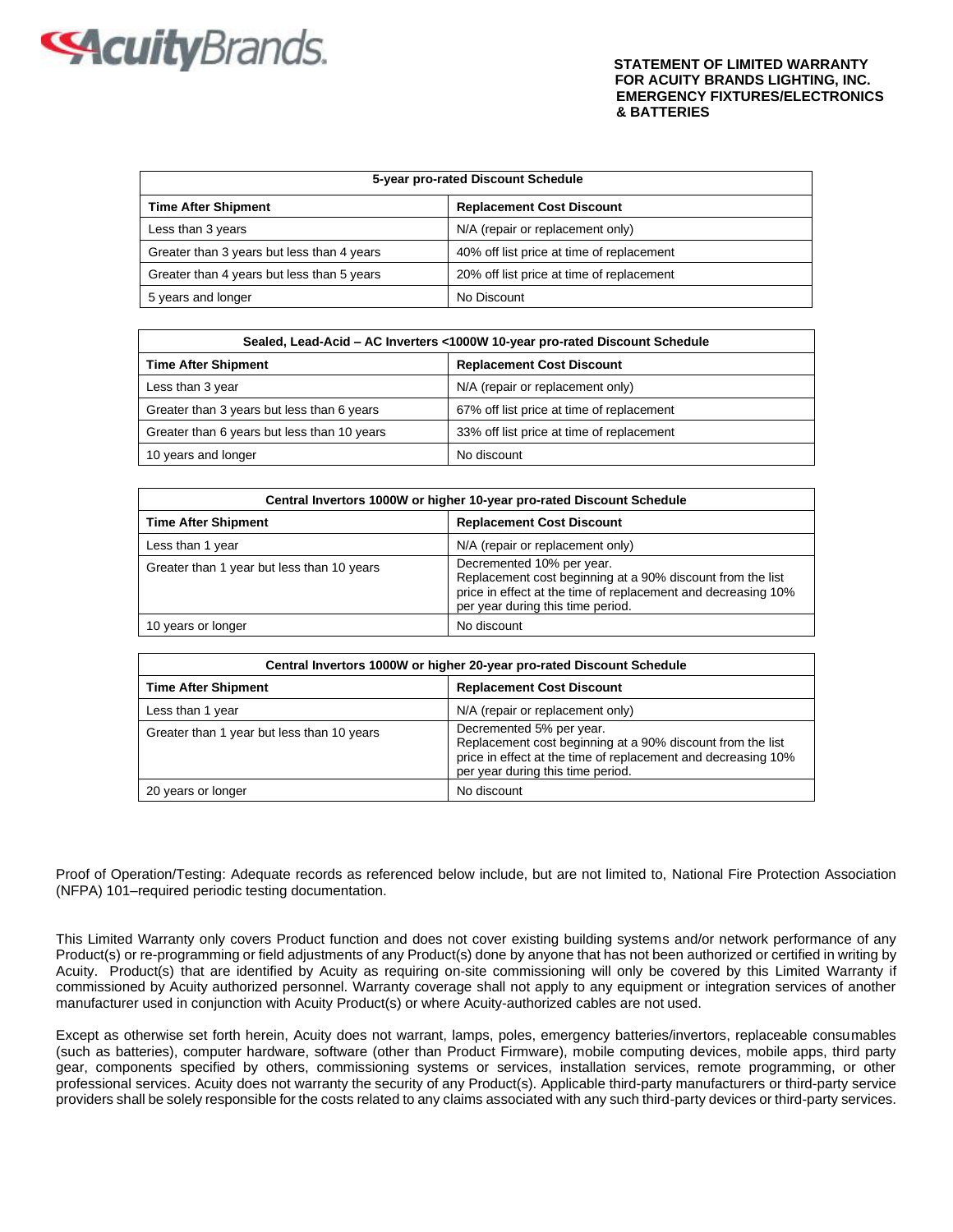

Assistance with warranty claims for any such third-party component(s), and/or copies of each applicable manufacturer's warranty, may be obtained from an authorized Acuity representative, if available. Access to software and mobile apps associated with the Product(s) may be subject to the terms of an End-User License Agreement or Terms and Conditions of Use ("EULA") and warranty terms applicable to such software and mobile apps are set forth in the applicable EULA. Distech Controls® and eldoLED® products are not covered by this Limited Warranty. This Limited Warranty only applies to the Product(s) when sold for commercial purposes and does not apply to consumer product(s) or services provided by Acuity, all of which are governed by separate limited warranty terms.

This Limited Warranty applies only when the Product(s) are installed in applications in which ambient temperatures are within the range of specified operating temperatures. Acuity will not be responsible under this Limited Warranty for any failure of the Product(s) that results from external causes such as: acts of nature, including but not limited to harmonic oscillation/winds, ice, or other related storm activity; physical damage; exposure to adverse or hazardous chemical or other substances; use of reactive cleaning agents and/or harsh chemicals to clean the Product(s); external site conditions, including but not limited to: accumulation of debris (natural or otherwise), heavy tree cover, cellular, satellite or radio interference; environmental conditions, including but not limited to: exposure to harsh, corrosive, non-condensing humidity conditions, marine or humidity conditions; vandalism; terroristic acts; fire; power failure, overheating, improper power supply, power surges or dips, and/or excessive switching; induced vibration; harmonic oscillation, or resonance associated with movement of air currents around Product(s); animal or insect activity; fault or negligence of purchaser, any end-user of the Product(s) and/or any third party not engaged by Acuity; improper or unauthorized access, use, installation, handling, storage, alteration, removal of components, testing, troubleshooting, maintenance or service; removal or interference with the tamper proof label indicating unauthorized opening of the unit; any housing, arm or gasket pierced for any reason; failure to abide by any product classifications or certifications; failure to comply with any applicable standards, codes, recommendations, product specification sheets, or instructions of Acuity; failure of the end-user to provide full and complete requested data; use of the Product(s) with products, processes or materials supplied by any end-user or third party; or any other occurrences beyond Acuity's reasonable control. Acuity also will not be responsible under this Limited Warranty for any substantial deterioration in the Product finish that is caused by failure to clean, inspect or maintain the finish of the Product(s). If the Product(s) are used on existing foundations, roofs, buildings, anchorages or structures, the end-user is solely responsible for the structural integrity of such existing foundations, roofs, buildings, anchorages or structures and all consequences arising from their use. Adequate records of operating history, maintenance, and/or testing (as applicable) must be kept by the end- user and provided to Acuity upon request to substantiate that the Product(s) have failed to comply with the terms of this Limited Warranty. Neither polycarbonate nor acrylic material used in the Products is warranted against yellowing or cracking, as yellowing and/or cracking may naturally occur over time due to normal aging. The Product(s) are not warranted against: cosmetic problems or defects that result in normal wear and tear under ordinary use and that do not affect the performance or use of the Product(s); nor are the Products warranted against costs that may be incurred in connection with changes or modifications to the Product(s) required to accommodate site conditions and/or faulty building construction or design; or failures of Acuity Product(s) resulting from installation or use of aftermarket third party supplied products, components, materials, software, services, telecommunications equipment, networks or the Internet. Acuity does not warrant that the Product(s) meet the applicable project requirements for performance, safety, security, suitability or effectiveness for use in a particular application. In no event will Acuity be responsible for any loss resulting from any application in which the Product(s) are used. Modifications/upgrades to Product Firmware that may be required to address changes in laws or regulations are outside the scope of this Limited Warranty. Product Firmware modifications/upgrades that result in changes to functionality to the Product are also outside the scope of this Limited Warranty.

The determination of whether any Product(s) fail to comply with the terms of this Limited Warranty shall be made by Acuity in its sole discretion, with consideration given to the overall performance of the Product(s) as compared to the expected performance per the applicable spec sheet. If

the Product(s) are within the warranty period, Acuity has received payment in full for the Product(s), and Acuity determines to its satisfaction that the Product(s) fail to comply with the terms of this Limited Warranty, Acuity, at its option, will (a) with respect to defects in material and workmanship service, repair or replace the Product(s) with the same or a functionally equivalent Product(s) or component part(s), which may differ in appearance from the original or (b) with respect to non-conformances of the Product firmware, will make available for installation a patch to be installed by the end-user within a commercially reasonable time frame to remedy the nonconformance. If the patch is not installed within a commercially reasonable time frame, the Limited Warranty will no longer apply with respect to such non-conformances. Acuity reserves the right to utilize new, reconditioned, refurbished, repaired, or remanufactured Product(s) or parts in the warranty repair or replacement process. For purposes of clarity, this Limited Warranty does not include any removal, commissioning, programming, or reinstallation costs or expenses, including without limitation any labor costs, equipment or other expenses required to remove and/or reinstall original or replacement Product(s) and/or parts. This Limited Warranty extends only to the Product(s) as delivered to, and is for the sole and exclusive benefit of, the original end-user of the Product(s) at the original location. This Warranty may not be transferred or assigned by the original end-user.

The repair or replacement of any Product(s) or component part within the Product(s) is the sole and exclusive remedy for failure of the Product(s) to comply with the terms of this Limited Warranty and does not extend the warranty period. Warranty claims regarding the Product(s) must be submitted in writing within thirty (30) days of discovery of the defect or failure to an authorized Acuity post-sales or customer service representative. Product(s) or component part(s) may be required to be returned for inspection and verification of non-